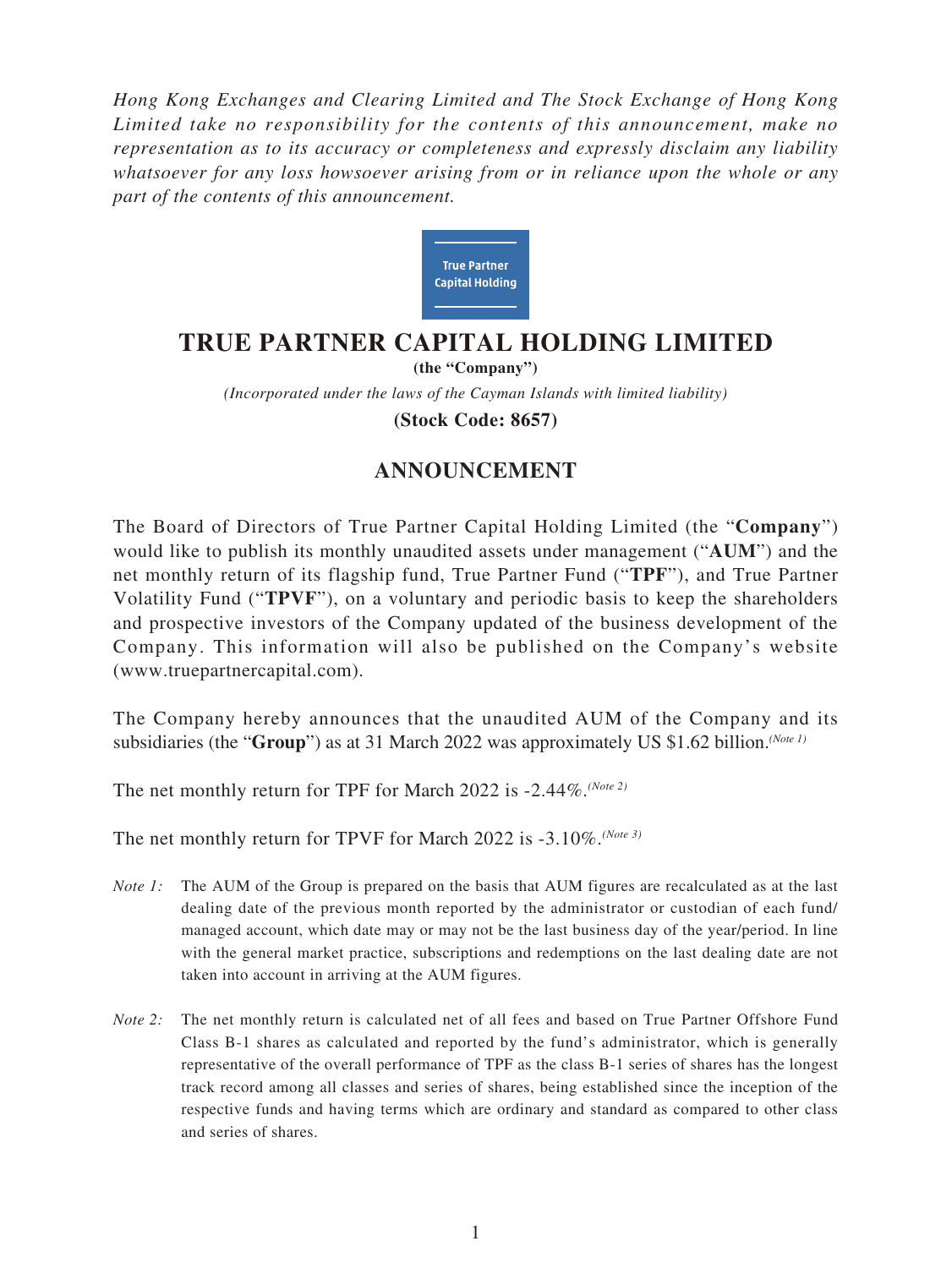- *Note 3:* The net monthly return is calculated net of all fees and based on True Partner Volatility Fund Class A-1 shares as calculated and reported by the fund's administrator, which is generally representative of the overall performance of the fund as the current class A-1 series (originally class B-1 series) of shares has the longest track record among all classes and series of shares, being established since the inception of the fund and having terms which are ordinary and standard as compared to other class and series of shares.
- *Note 4:* True Partner Fund and True Partner Volatility Fund are offered to professional investors only and not offered to the public in Hong Kong. Investors are required to meet the definition of professional investors under Part 1 of Schedule 1 to the Securities and Futures Ordinance (Cap.571) before investing in those funds.

## **As the information stated above is based on unaudited financial information and may be subject to adjustment, investors are advised to exercise caution when dealing in the shares of the Company.**

## **NOTICE TO INVESTORS**

The information contained in this announcement is not in any way intended to solicit investment, nor does it constitute an offer to sell, or a solicitation of an offer to buy, any security or any other product or service by the Group or any other third party. In addition, nothing in this announcement is intended to provide tax, legal, or investment advice, nor should be construed as a recommendation to buy, sell, or hold any investment or security or to engage in any investment strategy or transaction. In particular, the Company does not represent that the securities, products, or services discussed herein are suitable for any particular investor. Investors are solely responsible for determining whether any investment, investment strategy, security or related transaction is appropriate for them based on their own personal investment objectives, financial circumstances and risk tolerance. Any past performance should not be taken as an indication or a guarantee of future results, and no representation or warranty, expressed or implied, is made regarding future results. Investors should consult your business advisor, attorney, or tax and accounting advisor regarding your specific business, legal or tax situation.

True Partner Fund and True Partner Volatility Fund are offered to professional investors only and not offered to the public in Hong Kong. Investors are required to meet the definition of professional investors under Part 1 of Schedule 1 to the Securities and Futures Ordinance (Cap.571) before investing in those funds.

Nothing in this announcement shall be considered, deemed, construed or relied upon as an advertisement, invitation or document which is or contains an invitation to do any act referred to in section  $103(1)(a)$  or (b) of Section 102 of the Securities and Futures Ordinance (Cap.571).

> By order of the board of **True Partner Capital Holding Limited Ralph Paul Johan van Put** *Chairman and Chief Executive Officer*

Hong Kong, 13 April 2022